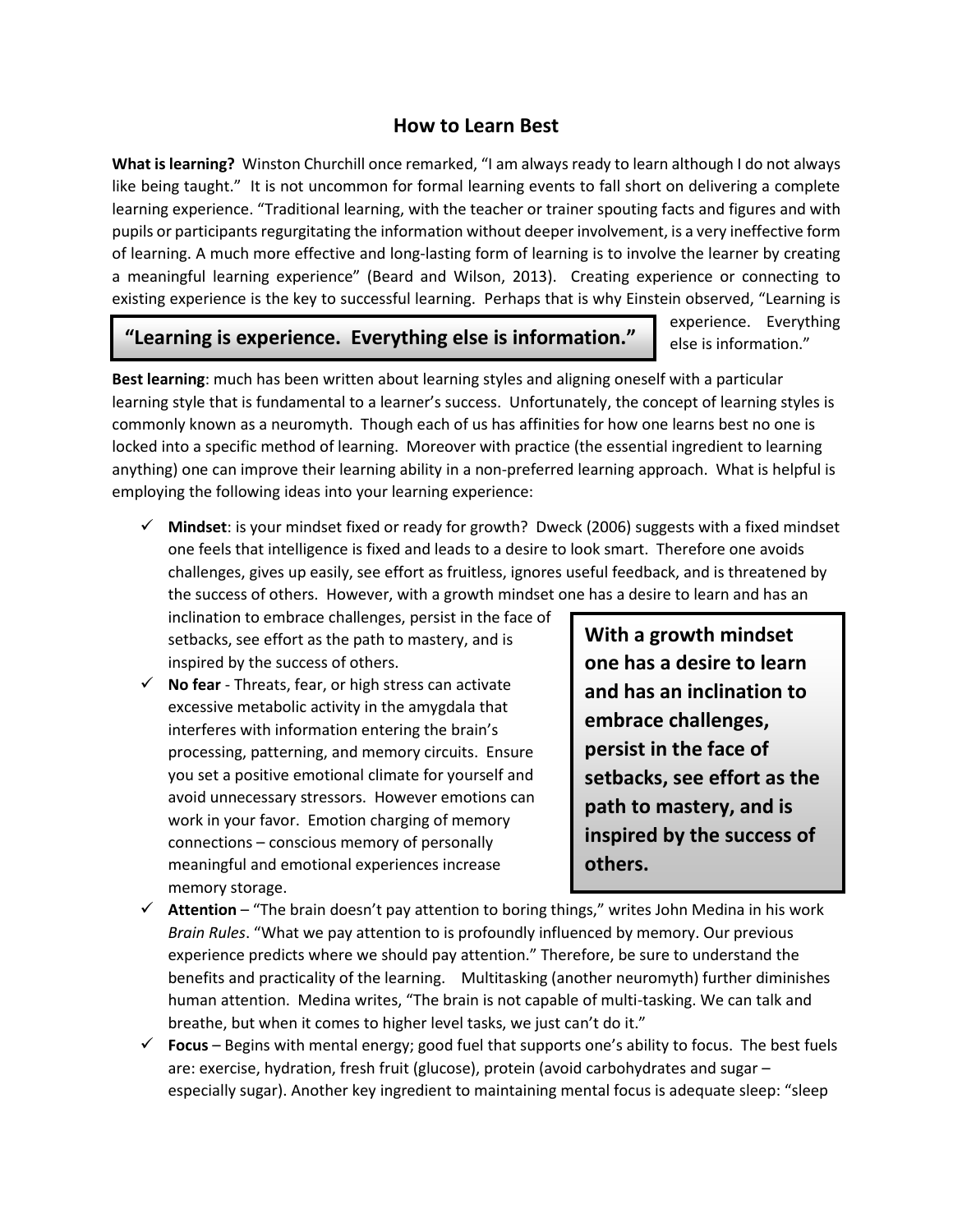well, think well" (Medina, 2011). With these important criteria in place, practice paying attention to paying attention otherwise known as mindfulness or being aware of your conscious attention.

- $\checkmark$  Motivation Is the act or process of giving someone a reason for doing something; the condition of being eager to act or work; a force or influence that causes someone to do something [\(http://www.merriam-webster.com/dictionary/motivation\)](http://www.merriam-webster.com/dictionary/motivation). Learning motivation rock stars Richard Ryan and Edward Deci (2007) suggest these considerations in planning a learning episode to facilitate motivation:
	- $\Box$  Connect: work to feel connected with the other learners, the learning and the instructor
	- *Useful*: be sure to understand why the learning benefits you and you have a clear sense of the practicality in applying the learning.
	- $\Box$  *Agentic*: know you that ultimately you have the capacity to act independently and make your own choices.
	- *Self-efficacy*: (Linnenbrink and Pintrich, 2003) ensure you know you can accomplish the learning task (albeit with an appropriate amount of effort).
	- *Fun*: having fun speeds learning because dopamine (aka happy juice a neurotransmitter) is secreted when having fun. Sometimes it can be as simple as a smile or a welcoming environment. Be an active partner in facilitating a friendly and supportive learning experience.
- **Practice -** Practice…is what makes learning happen. "Practice doesn't make perfect…it makes it permanent" (Sousa, 2011); "Practice style is critical. It takes a special kind of practice (called deliberate practice) to force one's mind and body into the kind of change necessary to improve. Deliberate practice is the slow, methodical process of getting better" achieved by safely focusing on practicing the concept as close to the real application of the concept as possible. Ordinary practice (or worse, no practice at all!) where one's current skill level is simply being reinforced, is not enough to get better. Deliberate

**"If I had six hours to learn anything, I would spend four of it practicing"**

practice is often "associated with frequent failures and frustrations." (Schenk, 2010).

- **Feedback – "**Basically, feedback is information about how we are doing in our efforts to reach a goal. Whether feedback is just there to be grasped or is provided by another person, helpful feedback is goal-referenced; tangible and transparent; actionable; user-friendly (specific and personalized); timely; ongoing; and consistent" (Wiggins). You can develop feedback on your own using the U.S. Army's After Action Review (AAR) evaluation format, ask yourself: what did I set out to do, what actually happened, why did it happened, what do I need to do to improve my ability to effectively use this concept. Return to the practice section to refine your skills as necessary.
- **Practice some more –** "If I had six hours to learn anything, I would spend four of it practicing", Clark Aldrich; "Practice is everything", Pele. Develop a practice plan to organize and get the most out of your practice sessions.
- **Be an active partner with your learning by working the subject matter expert to help them help you be successful.**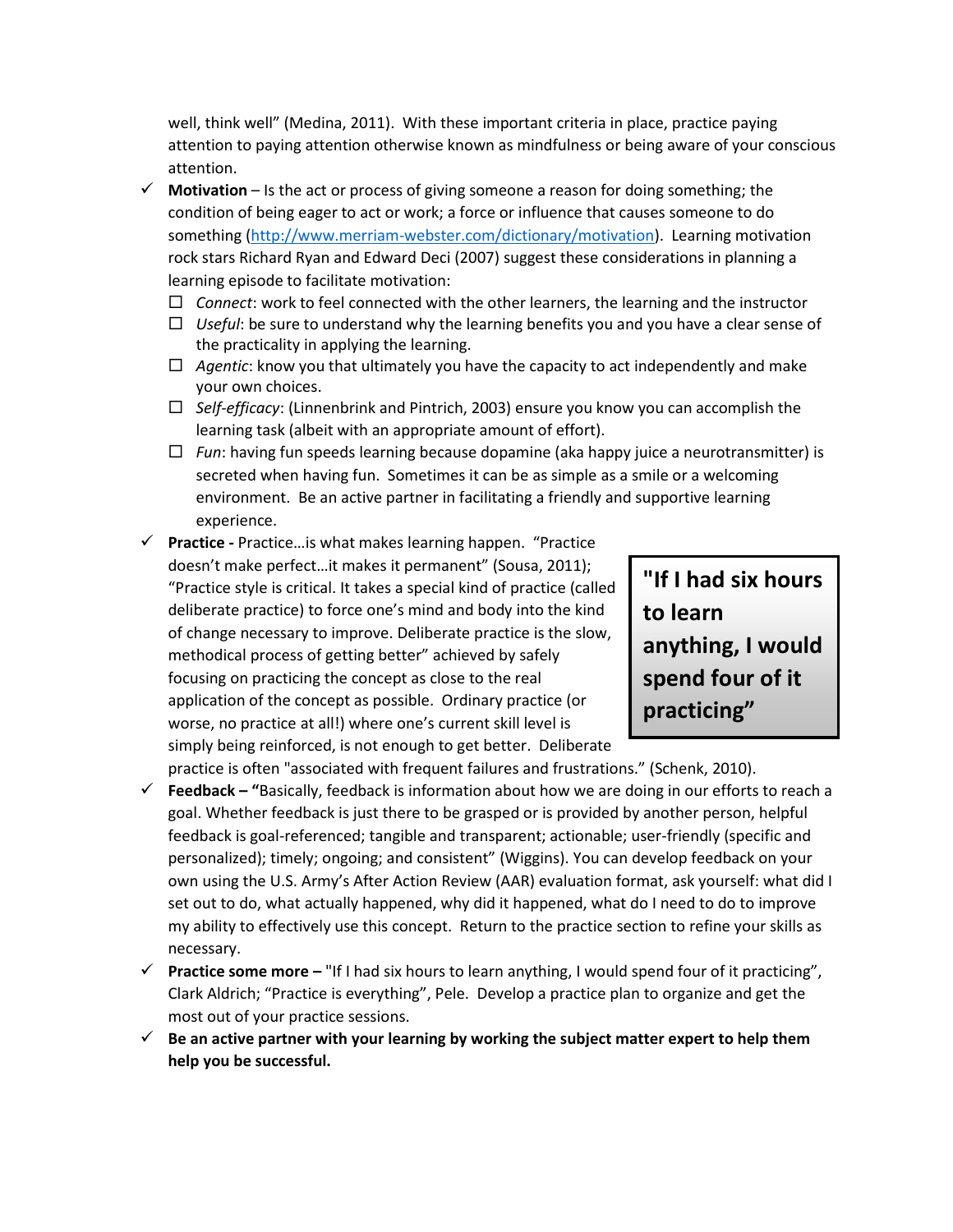**"Be an active partner with your learning by working with the subject matter expert to help them help you be successful."**

**A few last thoughts**: Nobel laurate Daniel Kahneman observes, "Memory holds the vast repertory of skills we have acquired in a lifetime of practice, which automatically produce adequate solutions to challenges as they arise, from walking around a large stone on the path to averting the incipient outburst of a customer. The acquisition of skills requires a regular environment, an adequate opportunity to practice, and rapid and unequivocal feedback about the correctness of thoughts and actions. When these conditions are fulfilled, skill eventually develops, and the intuitive judgments and choices that quickly come to mind will mostly be accurate." While Jeff Hawkins suggests, "Human intelligence is measured by the capacity to remember and predict

patterns in the world…the brain receives patterns from the outside world through experience, stores them as memories, and makes predictions by combining what it has seen before to what is happening now."

## Taking Action *- An outline for action developed by Dr. Kathryn Linder, Ph.D., Suffolk University*

As a result of this review, what will I…

| <b>CO</b><br>Start Doing?  |
|----------------------------|
| <b>TOP</b><br>Stop Doing?  |
| $\blacksquare$ Do Less Of? |
| Do More Of?                |